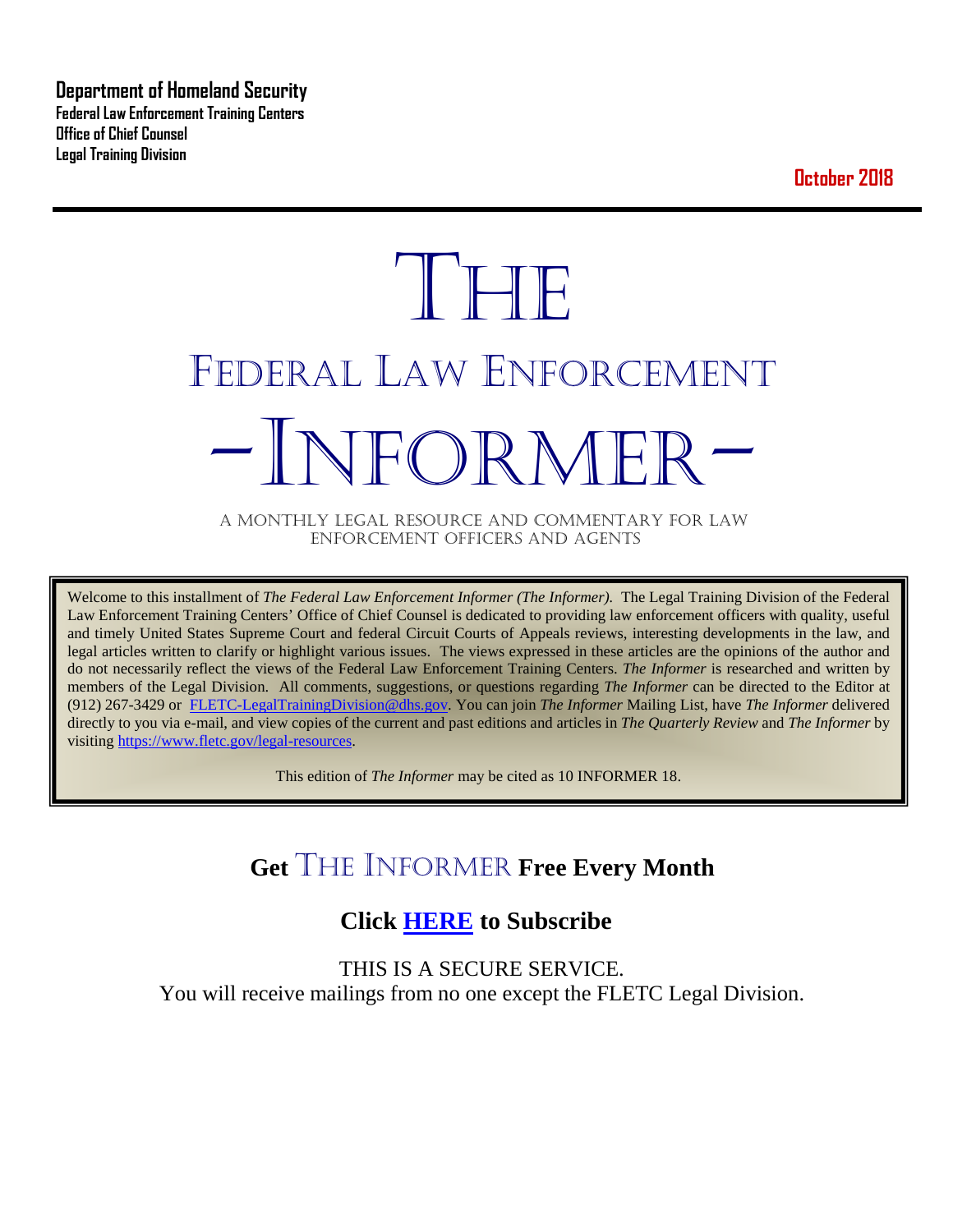# **The Informer – October 2018**

# **Supreme Court Preview: October Term 2018**

| Nielsen, Secretary of Homeland Security v. Preap: Whether a criminal alien becomes                                                                                                                  |
|-----------------------------------------------------------------------------------------------------------------------------------------------------------------------------------------------------|
| exempt from mandatory detention under 8 U.S.C. § 1226(c) if, after the alien is released<br>from custody, the Department of Homeland Security does not take him into immigration                    |
| <b>Gamble v. United States:</b> Whether the Court should overrule the "separate sovereigns"                                                                                                         |
| <b>Nieves v. Bartlett:</b> Whether probable cause defeats a First Amendment retaliatory-arrest                                                                                                      |
| <b>Case Summaries</b>                                                                                                                                                                               |
| <b>Circuit Courts of Appeals</b>                                                                                                                                                                    |
| <b>Sixth Circuit</b>                                                                                                                                                                                |
| <b>United States v. Pyles:</b> Whether a trooper established reasonable suspicion to conduct a<br>traffic stop when he discovered the registered owner of a car had an outstanding arrest warrant 9 |
| <b>Ninth Circuit</b>                                                                                                                                                                                |
| United States v. Peterson: Whether a handgun found in the defendant's backpack would<br>have been inevitably discovered in an inventory search at the time of his booking10                         |
| Scott v. City of San Bernadino: Whether it was reasonable for officers to arrest middle                                                                                                             |
| <b>Ioane v. Hodges:</b> Whether it was reasonable for a federal agent to witness the plaintiff<br>using the bathroom during the execution of a premises search warrant to prevent the               |
|                                                                                                                                                                                                     |

#### **[Eleventh Circuit](#page-12-0)**

**Glasscox v. Argo:** Whether an officer's repeated use of a taser was reasonable against a suspect who was no longer resisting arrest and did not pose an immediate threat of harm..............**[13](#page-12-1)**

♦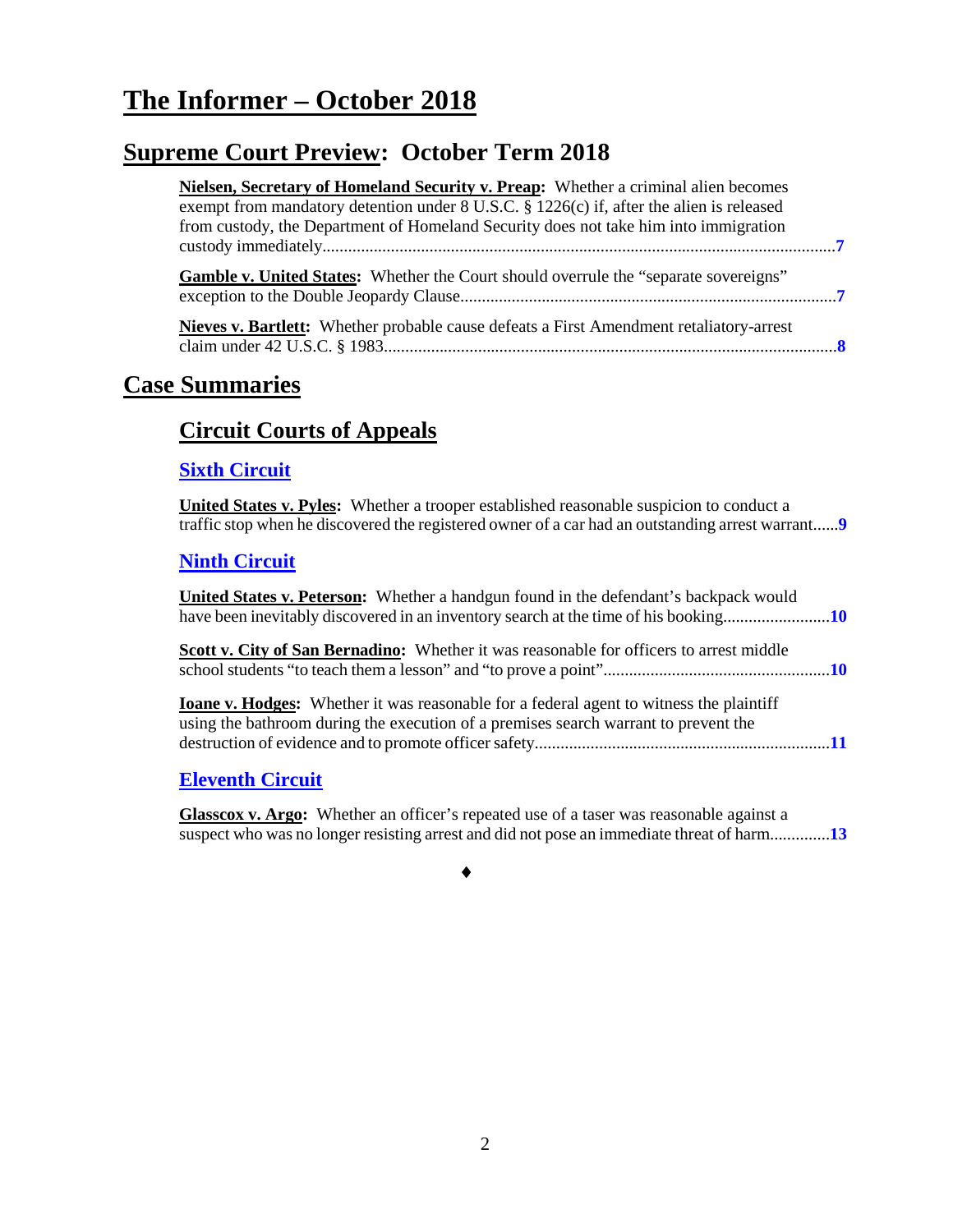### **FLETC Informer Webinar Schedule**

#### **1. History of Indian Law (1-hour)**

Presented by Robert Duncan, Attorney-Advisor / Senior Instructor, Federal Law Enforcement Training Centers, Artesia, New Mexico. [\(robert.duncan@fletc.dhs.gov\)](mailto:robert.duncan@fletc.dhs.gov)

There are three sovereign entities in the United States – federal, state, and tribal. Tribal governments are unique among the three, as they possess a separate sovereignty that has never been formally incorporated into the American constitutional framework, and the discussion of "Indian" and "non-Indian" concepts as matters of political recognition distinguishable from racial, genetic, cultural, or ethnic identity are especially important in light of public interest as well as upcoming Supreme Court cases involving Indian Country Criminal Jurisdiction. This webinar will discuss the history behind recognition through political status—especially in criminal jurisdiction—and why concepts unique to Indian law exist in a historical context."

**Wednesday November 7, 2018: 3pm Eastern / 2pm Central / 1pm Mountain / 12 pm Pacific and**

**Wednesday November 28, 2018: 3pm Eastern / 2pm Central / 1pm Mountain / 12 pm Pacific**

**To participate in this webinar on either date: <https://share.dhs.gov/artesia>**

#### ♦

#### **2. Kalkines and Garrity Overview (1-hour)**

Presented by John Besselman, Senior Advisor for Training, Office of Chief Counsel, Federal Law Enforcement Training Centers, Glynco, Georgia. [\(John.Besselman@fletc.dhs.gov\)](mailto:John.Besselman@fletc.dhs.gov)

John Besselman will look at these two important cases and how they affect the government's ability to obtain statements from its employees that may be suspected of criminal activity.

**Thursday November 8, 2018: 2:30 pm Eastern / 1:30pm Central / 12:30 pm Mountain / 11:30 am Pacific**

**To participate in this webinar: <https://share.dhs.gov/fletclgd0124/>**

#### ♦

#### **3. Warrantless Searches - No PC Required!**

Presented by John Besselman, Senior Advisor for Training, Office of Chief Counsel, Federal Law Enforcement Training Centers, Glynco, Georgia. [\(John.Besselman@fletc.dhs.gov\)](mailto:John.Besselman@fletc.dhs.gov)

There are several well recognized (and some not so well recognized) exceptions to the Fourth Amendment's Search Warrant requirement. This 45-minute overview will examine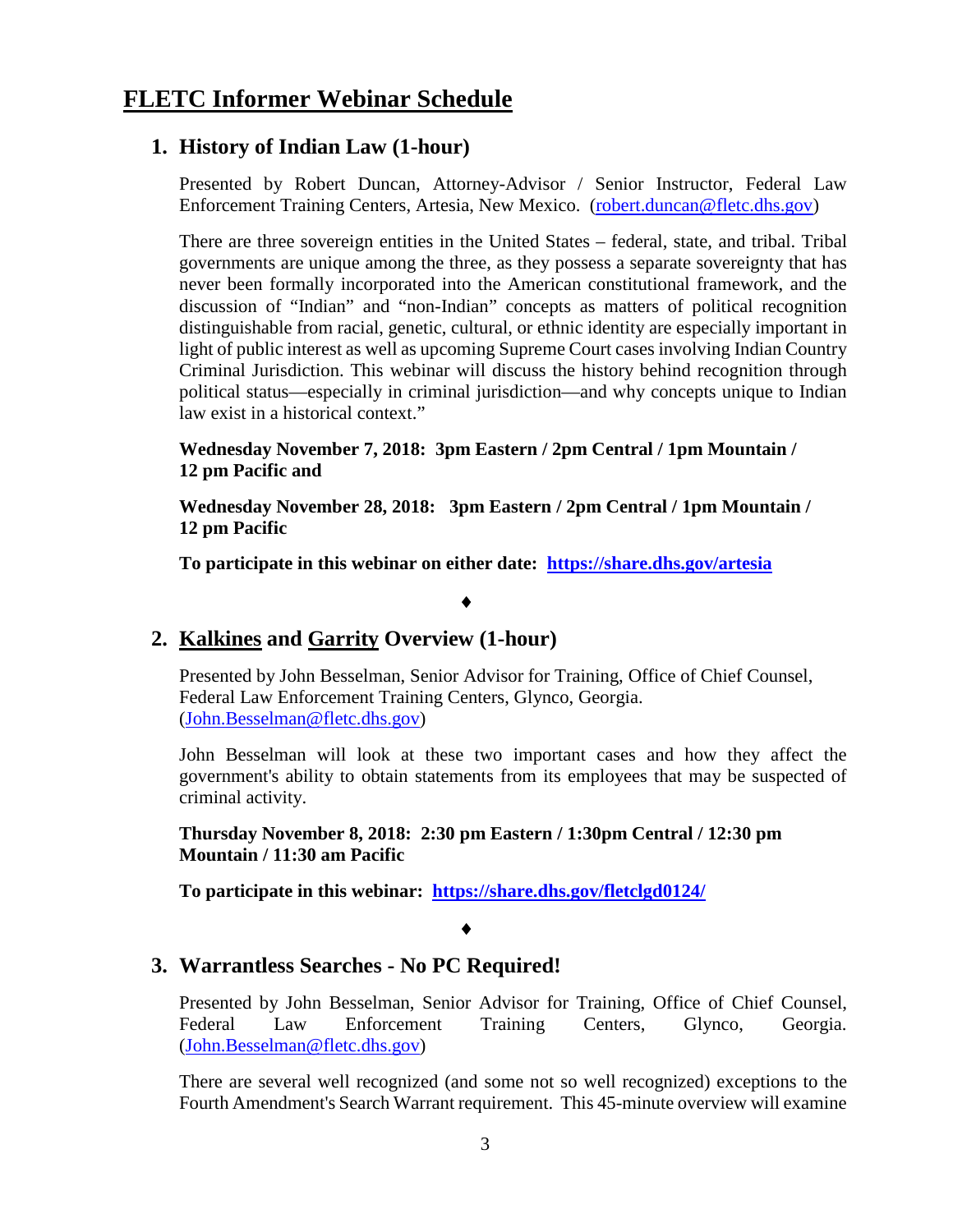those exceptions in which probable cause is not even required. We will discuss the frisk, SIA, consent, inventory and inspection exceptions and how they fit into the flow of the Fourth Amendment's limitation on governmental actions. A training certificate will be available upon completion of the training.

**Tuesday November 13, 2018: 10:30 am Eastern / 9:30am Central / 8:30 am Mountain / 7:30 am Pacific** 

**To participate in this webinar: [https://share.dhs.gov/warrantlesssearch\\_nopc/](https://share.dhs.gov/warrantlesssearch_nopc/)**

#### ♦

#### **4. Protective Sweeps (1-hour)**

Presented by Paul Sullivan and Patrick Walsh, Attorney-Advisors / Branch Chiefs, Federal Law Enforcement Training Centers, Glynco, Georgia. [\(patrick.walsh@fletc.dhs.gov\)](mailto:patrick.walsh@fletc.dhs.gov)

Entering a dwelling with a warrant in hand can be a dangerous activity. When can an officer search the premises to see if any dangerous persons are present? When are officers limited in where they can look? Find answers about the law on "protective sweeps" in this webinar. Paul Sullivan and Patrick Walsh will discuss when you can search a dwelling for persons during the execution of arrest and search warrants.

**Wednesday November 14, 2018: 10:30 am Eastern / 9:30am Central / 8:30 am Mountain / 7:30 am Pacific and**

**Tuesday November 27, 2018: 3pm Eastern / 2pm Central / 1pm Mountain / 12 pm Pacific**

**To participate in this webinar on either date: <https://share.dhs.gov/walsh/>**

#### ♦

#### **5. Use of Force in Medical Emergencies (1-hour)**

Presented by Mary M. Mara, Attorney-Advisor / Senior Instructor, Federal Law Enforcement Training Centers, Artesia, New Mexico. [\(mary.m.mara@fletc.dhs.gov\)](mailto:mary.m.mara@fletc.dhs.gov)

This webinar presents legal aspects of use of force during medical emergencies following a recent decision by the Sixth Circuit Court of Appeals [\(Estate of Hill v. Miracle, 853 F.3d](https://cases.justia.com/federal/appellate-courts/ca6/16-1818/16-1818-2017-04-04.pdf?ts=1491832850)  [306 \(6th Cir. 2017\)\).](https://cases.justia.com/federal/appellate-courts/ca6/16-1818/16-1818-2017-04-04.pdf?ts=1491832850) Police officers frequently encounter medical conditions which cause otherwise law-abiding citizens subjects to act in an erratic, aggressive and sometimes combative manners: diabetes, epilepsy, mental illness and excited delirium. When confronted with such a scenario, an officer must quickly assess the situation and, when appropriate, employ force to protect themselves, the patient, and other emergency responders providing necessary medical care.

**Wednesday November 14, 2018 – 3:00 p.m. Eastern / 2:00 p.m. Central / 1:00 p.m. Mountain / 12 p.m. Pacific** 

**To participate in this webinar: <https://share.dhs.gov/artesia>**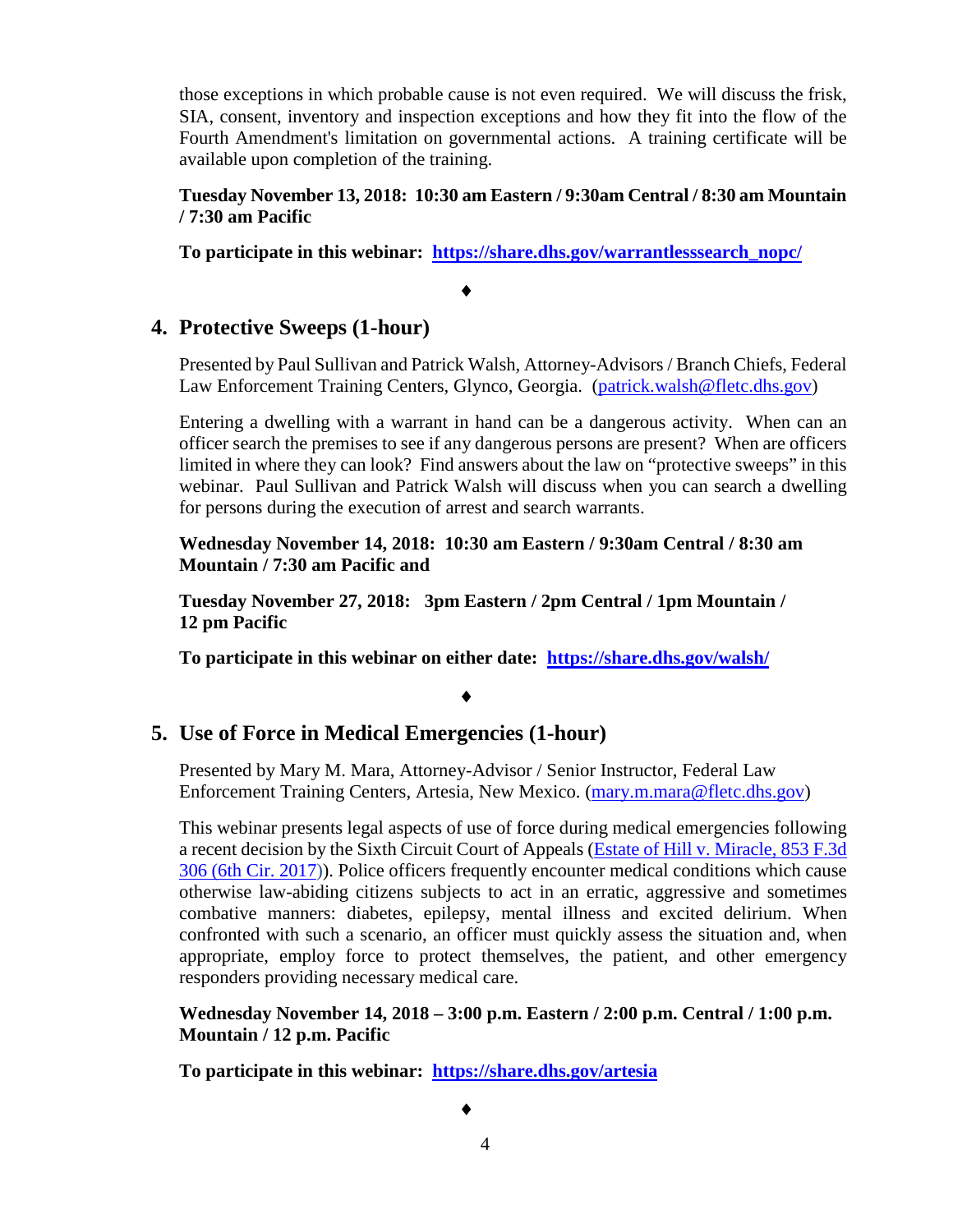#### **6. Briefing Skills - Meetings with a Purpose (1-hour)**

Presented by John Besselman, Senior Advisor for Training, Office of Chief Counsel, Federal Law Enforcement Training Centers, Glynco, Georgia. [\(John.Besselman@fletc.dhs.gov\)](mailto:John.Besselman@fletc.dhs.gov)

In this webinar, we will discuss the basics of briefing the client (or your boss or your associates or  $\dots$ ). The lost art of getting to the point is useful not just for the lawyers in the crowd. See what John and the leaders of the field say about how to say less and mean more.

**Thursday November 15, 2018: 2:30 pm Eastern / 1:30pm Central / 12:30 pm Mountain / 11:30 am Pacific** 

**To participate in this webinar: <https://share.dhs.gov/briefingskills/>**

♦

#### **7. Wi-Fi and the Law (1-hour)**

Presented by Patrick Walsh, Attorney-Advisor / Branch Chief, Federal Law Enforcement Training Centers, Glynco, Georgia. [\(patrick.walsh@fletc.dhs.gov\)](mailto:patrick.walsh@fletc.dhs.gov)

When can law enforcement intercept Wi-Fi signals during a criminal investigation? This webinar will examine the few cases that look at the use of technology to intercept Wi-Fi, and make educated guesses on issues that have not yet been resolved. Join us for a look at *Moocher Hunter*, *Shadows* and other technology described in court cases that analyze when and how officers can lawfully use or intercept Wi-Fi to further their investigations.

**Tuesday November 20, 2018: 10:30 am Eastern / 9:30am Central / 8:30 am Mountain / 7:30 am Pacific** 

**Thursday November 29, 2018: 3pm Eastern / 2pm Central / 1pm Mountain / 12 pm Pacific**

**To participate in this webinar on either date: <https://share.dhs.gov/walsh/>**

#### ♦

#### **To Participate in a FLETC Informer Webinar**

- **1.** Click on the link to access the Homeland Security Information Network (HSIN).
- **2.** If you have a HSIN account, enter with your login and password information.
- **3.** If you do not have a HSIN account, click on the button next to "Enter as a Guest."
- **4.** Enter your name and click the "Enter" button.
- **5.** You will now be in the meeting room and will be able to participate in the event.
- **6.** Even though meeting rooms may be accessed before an event, there may be times when a meeting room is closed while an instructor is setting up the room.
- **7. If you experience any technical issues / difficulties during the login process, please call our audio bridge line at (877) 446-3914 and enter participant passcode 232080 when prompted.**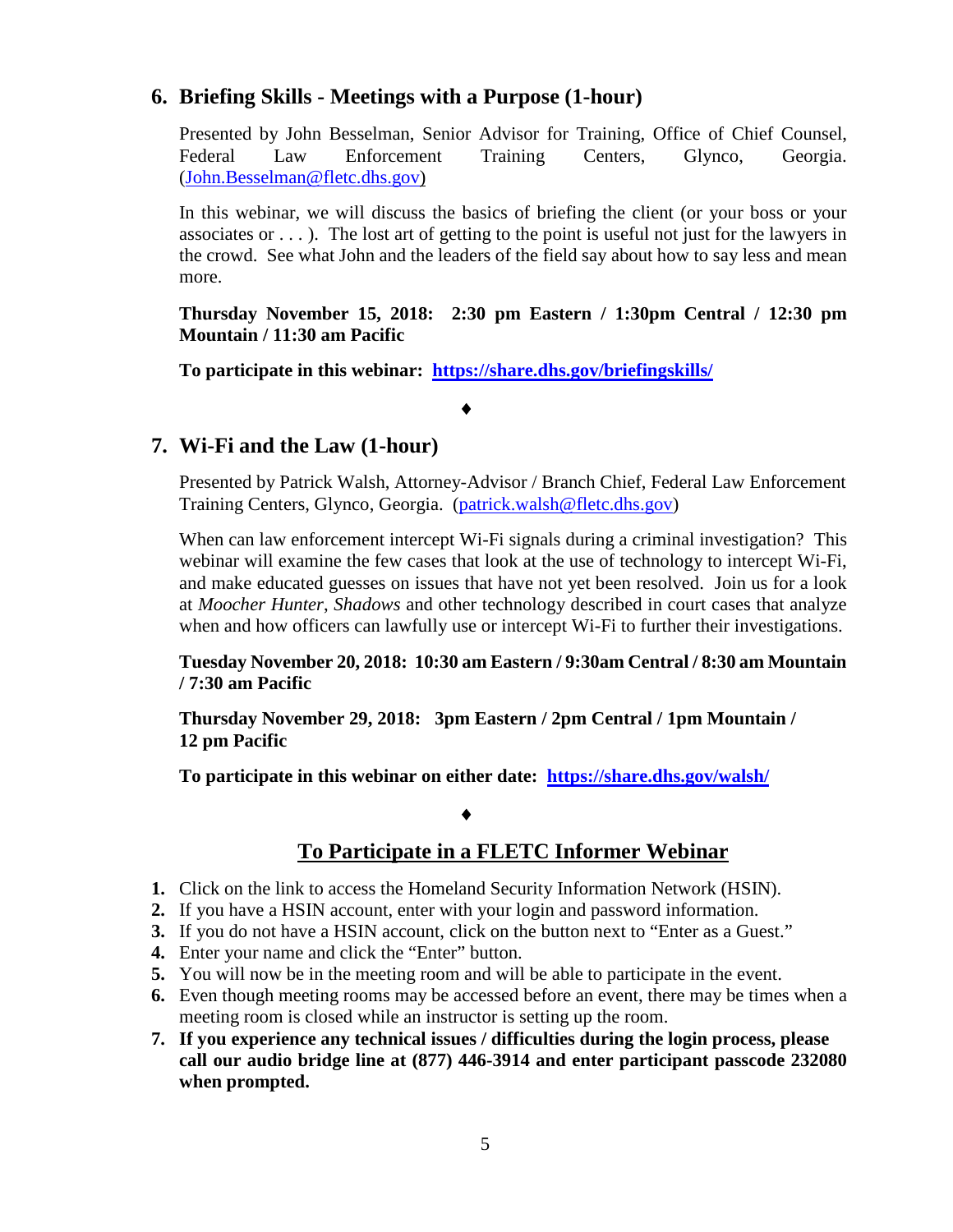#### **FLETC Talks**

A brief review of United States Supreme Court cases involving a variety of Constitutional issues relevant to law enforcement officers.

- **1. Graham v. Connor:** Use of Force / Objective Reasonableness Standard. **<https://www.youtube.com/watch?v=zhtQovjR2C0>**
- **2. Carroll v. United States:** Warrantless searches of automobiles (Carroll Doctrine/ Mobile Conveyance Exception/Automobile Exception).

**<https://www.youtube.com/watch?v=sF0BY7nBvck>**

- **3. Overflights:** Legal issues concerning Unmanned Aerial Vehicles (UAVs/Drones). **[https://www.youtube.com/watch?v=rcppCxR\\_Lto](https://www.youtube.com/watch?v=rcppCxR_Lto)**
- **4. Katz v. United States:** Fourth Amendment searches and the reasonable expectation of privacy (REP) test. **<https://www.youtube.com/watch?v=LS79Qz4TmV4>**
- **5. Arizona v. Gant:** Search Incident to Arrest (vehicles). **<https://www.youtube.com/watch?v=p-Ts09utgKQ>**
- **6. Government Employees and Free Speech [https://www.youtube.com/watch?v=W6EBfL9\\_oPY](https://www.youtube.com/watch?v=W6EBfL9_oPY)**
- **7. Minnesota v. Dickerson:** Plain-Touch Doctrine. **<https://www.youtube.com/watch?v=3s4bDZ83krw>**
- **8. O'Connor v. Ortega:** Government Workplace Searches. **<https://www.youtube.com/watch?v=WeTm3GrzR4Q>**
- **9. Detective McFadden:** Terry Stops/Terry Frisks. **<https://www.youtube.com/watch?v=AVDy0EZFv3s>**
- **10. Michigan v. Long:** Frisking vehicles for weapons. **<https://www.youtube.com/watch?v=wh8ZIhmWWgI>**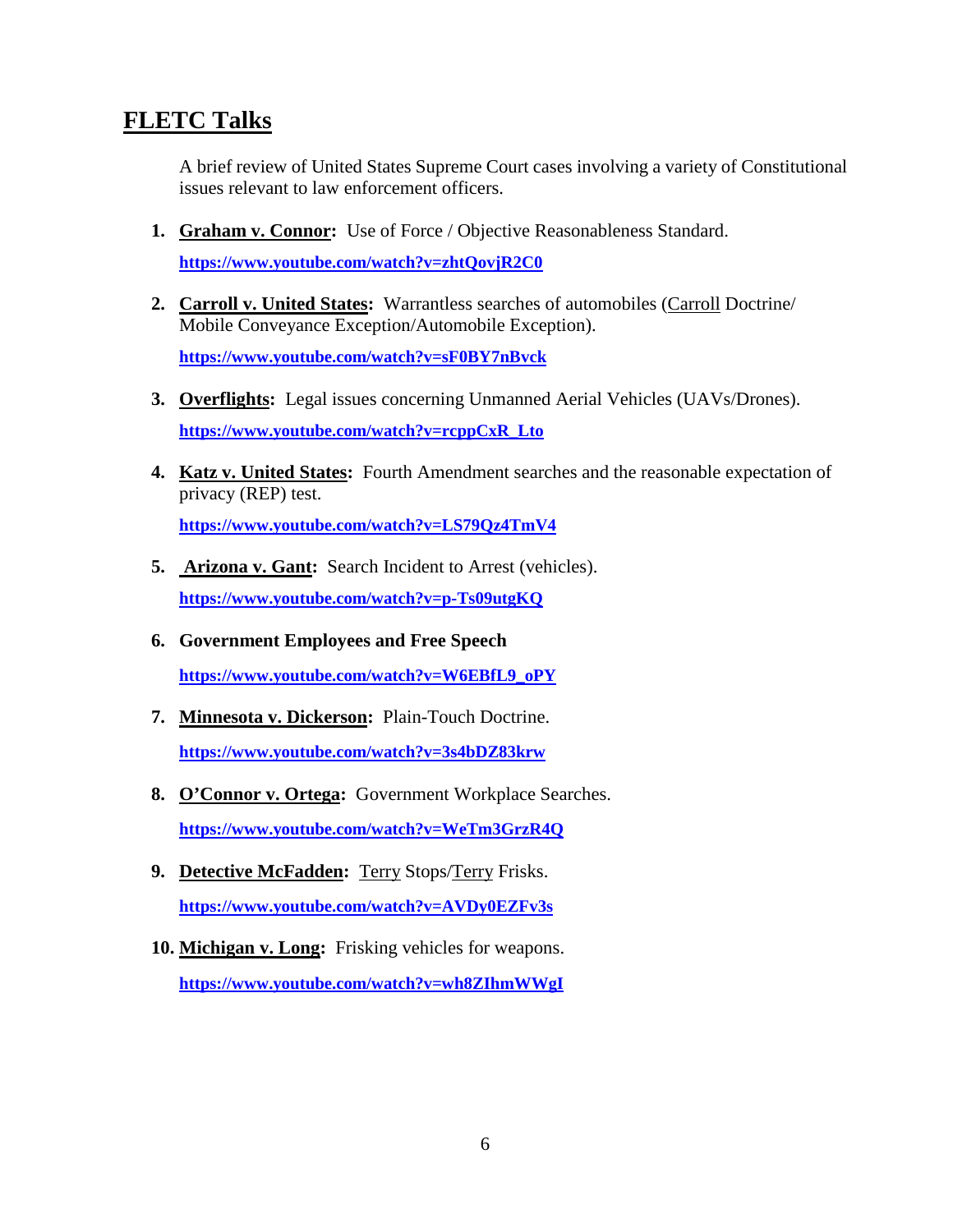# Supreme Court Preview

#### <span id="page-6-0"></span>**Nielsen, Secretary of Homeland Security v. Preap**

Decision below: [831 F.3d 1193 \(9th Cir. 2016\)](https://cases.justia.com/federal/appellate-courts/ca9/14-16326/14-16326-2016-08-04.pdf?ts=1470330306)

Title 8 U.S.C. § 1226(c) mandates that certain immigrants be detained while the government determines whether they should be removed from the United States. Specifically, 8 U.S.C. §  $1226(c)(1)$  states that the secretary of the Department of Homeland Security "shall take into custody any alien who— [is inadmissible or deportable on certain specified statutory grounds], when the alien is released, without regard to whether the alien is released on parole, supervised release, or probation, and without regard to whether the alien may be arrested or imprisoned again for the same offense."

In this case, Mony Preap and Bassam Khoury are both lawful permanent residents with previous criminal convictions that make them eligible to be removed from the United States. Both men served their criminal sentences and upon release returned to their families. Years later, immigration authorities took them into custody and initiated removal proceedings against them. Because they were not detained "when ... released" from criminal custody, Preap and Khoury claimed they were not subject to mandatory detention under § 1226(c).

The Ninth Circuit Court of Appeals held that Congress' use of the word "when" in § 1226(c) conveyed immediacy. Consequently, the court held that the mandatory detention provision of § 1226(c) applied only to those criminal aliens detained promptly after their release from criminal custody, not to aliens like Preap or Khoury who were detained long after. The Government appealed to the Supreme Court.

The issue before the Court is:

1. Whether a criminal alien becomes exempt from mandatory detention under 8 U.S.C. § 1226(c) if, after the alien is released from custody, the Department of Homeland Security does not take him into immigration custody immediately.

The Court heard oral argument in this case on October 10, 2018.

Oral Argument – Transcript: [https://www.supremecourt.gov/oral\\_arguments/argument\\_transcripts/2018/16-1363\\_h315.pdf](https://www.supremecourt.gov/oral_arguments/argument_transcripts/2018/16-1363_h315.pdf)

Oral Argument – Audio: [https://www.supremecourt.gov/oral\\_arguments/audio/2018/16-1363](https://www.supremecourt.gov/oral_arguments/audio/2018/16-1363)

\*\*\*\*\*

#### <span id="page-6-1"></span>**Gamble v. United States**

Decision Below: [694 Fed. Appx. 750 \(11th Cir. 2017 -](http://www.scotusblog.com/wp-content/uploads/2018/04/17-646-opinion-below.pdf) unpublished)

In 2015, a police officer in Mobile, Alabama conducted a traffic stop and found a handgun in Gamble's car. The state of Alabama prosecuted Gamble for illegal possession of a firearm. Gamble was convicted and served one year in prison. The federal government subsequently charged Gamble with being a felon in possession of a firearm in regard to the same 2015 traffic stop.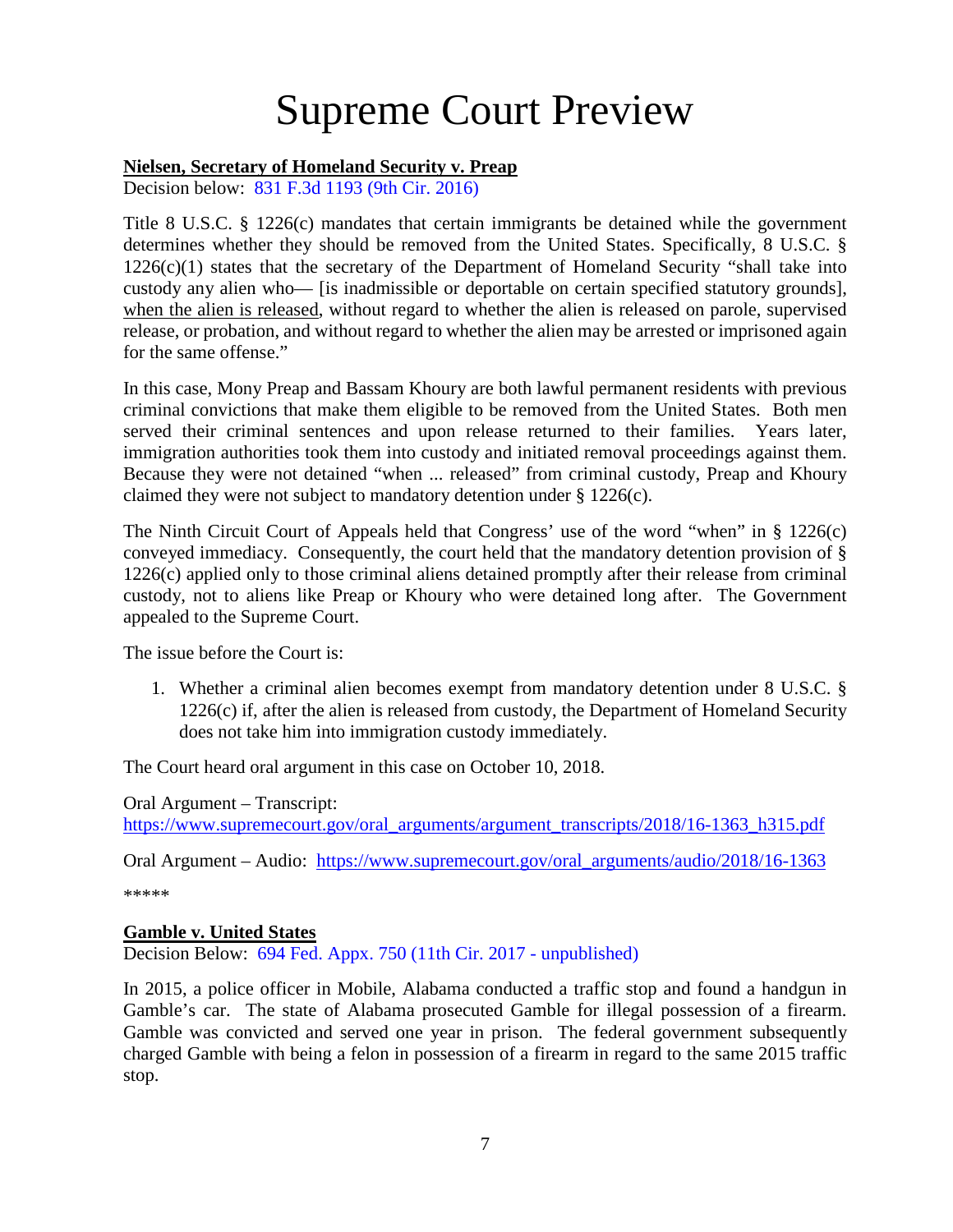Gamble argued that Double Jeopardy Clause of the Fifth Amendment to the United States Constitution prohibited the federal government from prosecuting him for the same conduct for which he had been prosecuted and sentenced by the state of Alabama.

The district court and the Eleventh Circuit Court of Appeals disagreed and Gamble was convicted. In an unpublished opinion, the Eleventh Circuit Court of Appeals stated, "the Supreme Court has determined that prosecution in federal and state court for the same conduct does not violate the Double Jeopardy Clause because the state and federal governments are separate sovereigns." The court added that until the Supreme Court overturns [Abbate v. United States,](https://supreme.justia.com/cases/federal/us/359/187/) the 1959 case in which the Court outlined the "dual sovereign" doctrine, the Double Jeopardy Clause does not prevent different sovereigns (a state government and the federal government) from punishing a defendant for the same criminal conduct. Gamble appealed to the Supreme Court.

The issue before the Court is:

1. Whether the "separate sovereigns" exception to the double jeopardy clause should be overruled.

The Court will hear oral argument in this case on December 5, 2018.

\*\*\*\*\*

#### <span id="page-7-0"></span>**Nieves v. Bartlett**

Decision Below: [712 Fed. Appx. 613 \(9th Cir. 2017 -](http://www.scotusblog.com/wp-content/uploads/2018/06/17-1174-opinion-below.pdf) unpublished)

Russell Bartlett sued two Alaska State Troopers under 42 U.S.C. § 1983 for false arrest and excessive use of force, in violation of the Fourth Amendment as well as for retaliatory arrest, in violation of the First Amendment. The district court granted the troopers qualified immunity and dismissed Bartlett's claims against the troopers. Bartlett appealed.

The Ninth Circuit Court of Appeals held that the troopers were entitled to qualified immunity for Bartlett's false arrest claim because they had arguable probable cause to arrest Bartlett for harassment, disorderly conduct, resisting arrest, or assault under Alaska law. The court further held that the troopers were entitled to qualified immunity for Bartlett's excessive use of force claim because the troopers' limited use of force to effect Bartlett's arrest was objectively reasonable.

However, the court ruled that the troopers were not entitled to qualified immunity on Bartlett's retaliatory arrest claim. The district court previously dismissed this claim because the troopers had probable cause to arrest Bartlett. However, the Ninth Circuit Court of Appeals had previously held that a plaintiff can prevail on a retaliatory arrest claim even if the officers had probable cause to arrest. (See 3 INFORMER 13 - [Ford v. City of Yakima\)](https://www.fletc.gov/sites/default/files/imported_files/training/programs/legal-division/the-informer/informer-editions-2013/3Informer13.pdf) As a result, the court held that the district court improperly dismissed Bartlett's retaliatory arrest claim. The troopers appealed to the Supreme Court.

The issue before the Court is:

1. Whether probable cause defeats a First Amendment retaliatory-arrest claim under 42 U.S.C. § 1983

The Court will hear oral argument in this case on November 26, 2018.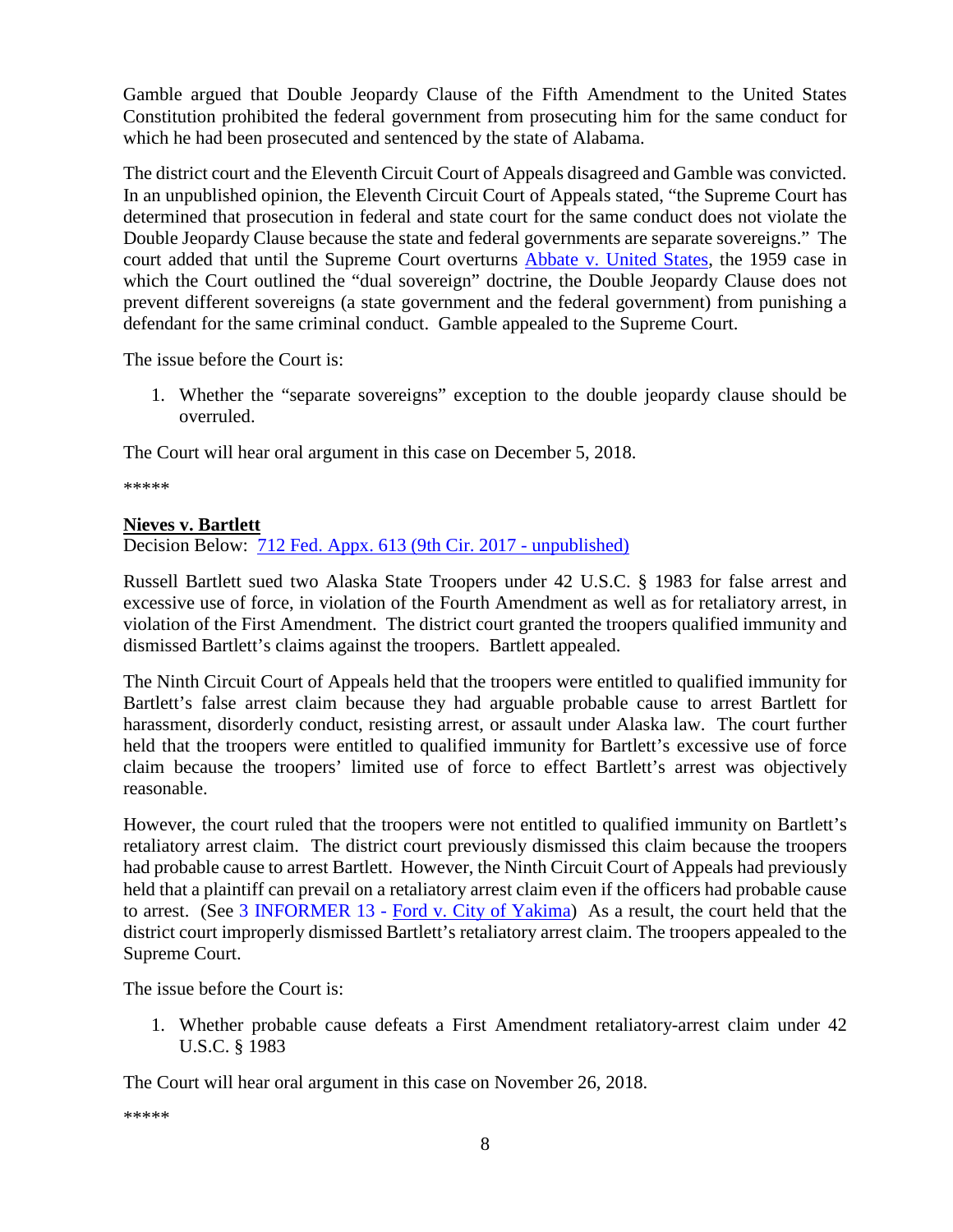# CASE SUMMARIES

# Circuit Courts of Appeal

## <span id="page-8-1"></span><span id="page-8-0"></span>**Sixth Circuit**

#### <span id="page-8-2"></span>**United States v. Pyles, 2018 U.S. App. LEXIS 26238 (6th Cir. KY Sep. 17, 2018)**

A Kentucky State trooper noticed a car traveling 63 miles per hour in a 70-miles per hour zone, while other vehicles on the road were going much faster. The trooper followed the car and ran its license plate number through a computer database. The trooper discovered the car's owner, Angela Burdine, had an outstanding arrest warrant. Although the trooper could see the car contained three or possibly four occupants, he could not tell the gender of the individuals in the backseat.

The trooper stopped the car and as he approached, he saw Joshua Pyles stuffing something under a pile of clothes in the back seat. When one of the occupants rolled down a window, the trooper smelled marijuana. After back up officers arrived, they searched the car and found methamphetamine, marijuana, and a loaded handgun.

The government charged the three occupants of the car, Joshua Pyles, Jason Whitis, and Robbie Whitis with drug and firearm offenses.

Pyles filed a motion to suppress the evidence seized from the car. Pyles argued that the stop violated the Fourth Amendment because the trooper knew the car contained only three males, not Angela Burdine, a female, the registered owner for whom the warrant had been issued.

The court noted that once an officer discovers that a car's owner has an outstanding arrest warrant, the officer needs only reasonable suspicion that the owner is in the vehicle to conduct a lawful traffic stop. To establish reasonable suspicion, an officer may infer that the registered owner of a car is in the car, unless the officer has information to the contrary.

In this case, the court held that the trooper had reasonable suspicion to conduct the traffic stop. First, the trooper knew that Angela Burdine owned the car, and he knew that she had an outstanding arrest warrant. Second, the trooper knew the car had at least three or four occupants. Finally, before the trooper stopped and approached the car, he could not determine the gender of the back-seat passenger and could not tell whether there were more passengers in the car.

For the court's opinion: [https://cases.justia.com/federal/appellate-courts/ca6/17-6334/17-6334-](https://cases.justia.com/federal/appellate-courts/ca6/17-6334/17-6334-2018-09-17.pdf?ts=1537209017) [2018-09-17.pdf?ts=1537209017](https://cases.justia.com/federal/appellate-courts/ca6/17-6334/17-6334-2018-09-17.pdf?ts=1537209017)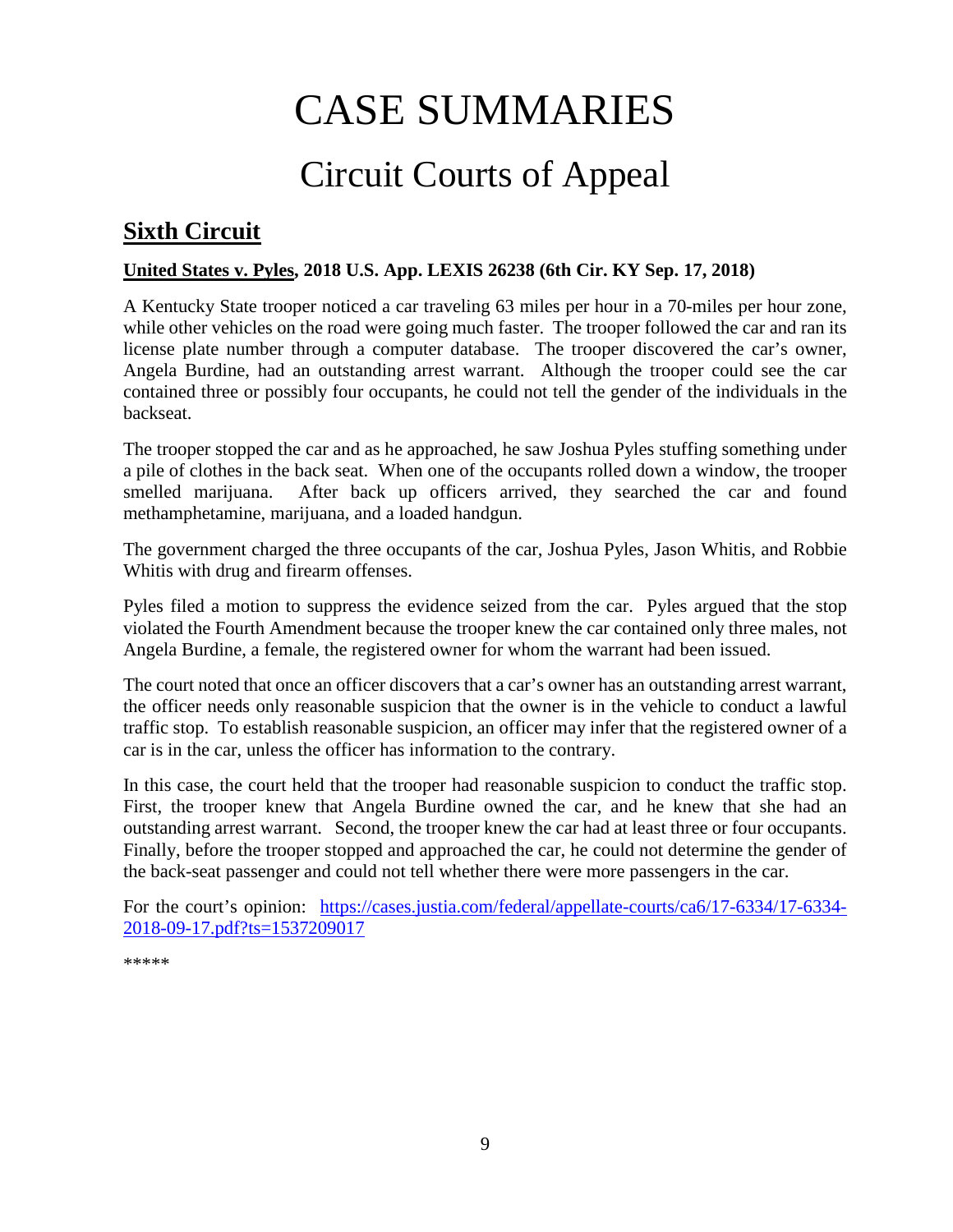# <span id="page-9-0"></span>**Ninth Circuit**

#### <span id="page-9-1"></span>**United States v. Peterson, 2018 U.S. App. LEXIS 25029 (9th Cir. WA Sep. 4, 2018)**

Police officers arrested Peterson on outstanding misdemeanor warrants. During the arrest, Peterson twice broke away from the officers and tried to escape on foot. After securing Peterson in the back of a patrol car, an officer searched Peterson's backpack and found a stolen handgun. The officers transported Peterson to jail where he was booked on charges of unlawful possession of a firearm and possession of a stolen firearm, both felony offenses.

The government charged Peterson with being a felon in possession of a firearm.

Peterson filed a motion to suppress the handgun.

The district court held that, under the circumstances, the warrantless search of Peterson's backpack was not justified as a search incident to his arrest. Instead, the district court held that the handgun would have inevitably been discovered during an inventory search at the time of booking.

On appeal, Peterson argued that the search of his backpack was not inevitable. Peterson claimed that if the officers had not unlawfully searched his backpack incident to arrest, they would have only had cause to book him on his misdemeanor warrants, for which he would have posted bail and avoided the inventory search altogether.

The Ninth Circuit Court of Appeals agreed that Peterson's backpack would not have been subject to an inventory search had the officers only arrested him for his misdemeanor warrants. The court found that Peterson presented evidence that he would have been able to post bail for his misdemeanor offenses, thereby avoiding the booking and inventory search process.

However, the court found that the officers would have booked Peterson for obstructing law enforcement officers or resisting arrest even if they had not discovered the handgun in Peterson's backpack. As a result, because bail had not yet been set on those charges, the court concluded that Peterson would have been taken into custody upon booking, and the contents of his backpack would have been inventoried. The court concluded that under these circumstances, officers would have inevitably discovered the handgun.

For the court's opinion: [https://cases.justia.com/federal/appellate-courts/ca9/17-30084/17-](https://cases.justia.com/federal/appellate-courts/ca9/17-30084/17-30084-2018-09-04.pdf?ts=1536080538) [30084-2018-09-04.pdf?ts=1536080538](https://cases.justia.com/federal/appellate-courts/ca9/17-30084/17-30084-2018-09-04.pdf?ts=1536080538)

\*\*\*\*\*

#### <span id="page-9-2"></span>**Scott v. Cty. of San Bernardino, 2018 U.S. App. LEXIS 25568 (9th Cir. CA Sep. 10, 2018)**

A middle school assistant principal asked a school resource officer to counsel a group of girls who had been involved in ongoing incidents of bullying and fighting. School officials gathered the girls in a classroom and when the officer arrived, he attempted to mediate the conflict between the students. After the officer concluded that the girls were being unresponsive and disrespectful, the officer told the girls that he was not "playing around," and that taking them to jail was the easiest way to "prove a point" and "make them mature a lot faster." The officer then told the girls that he was going to arrest them for unlawful fighting in violation of California Penal Code § 415. The officer called for backup and when another officer arrived, the officers arrested seven girls,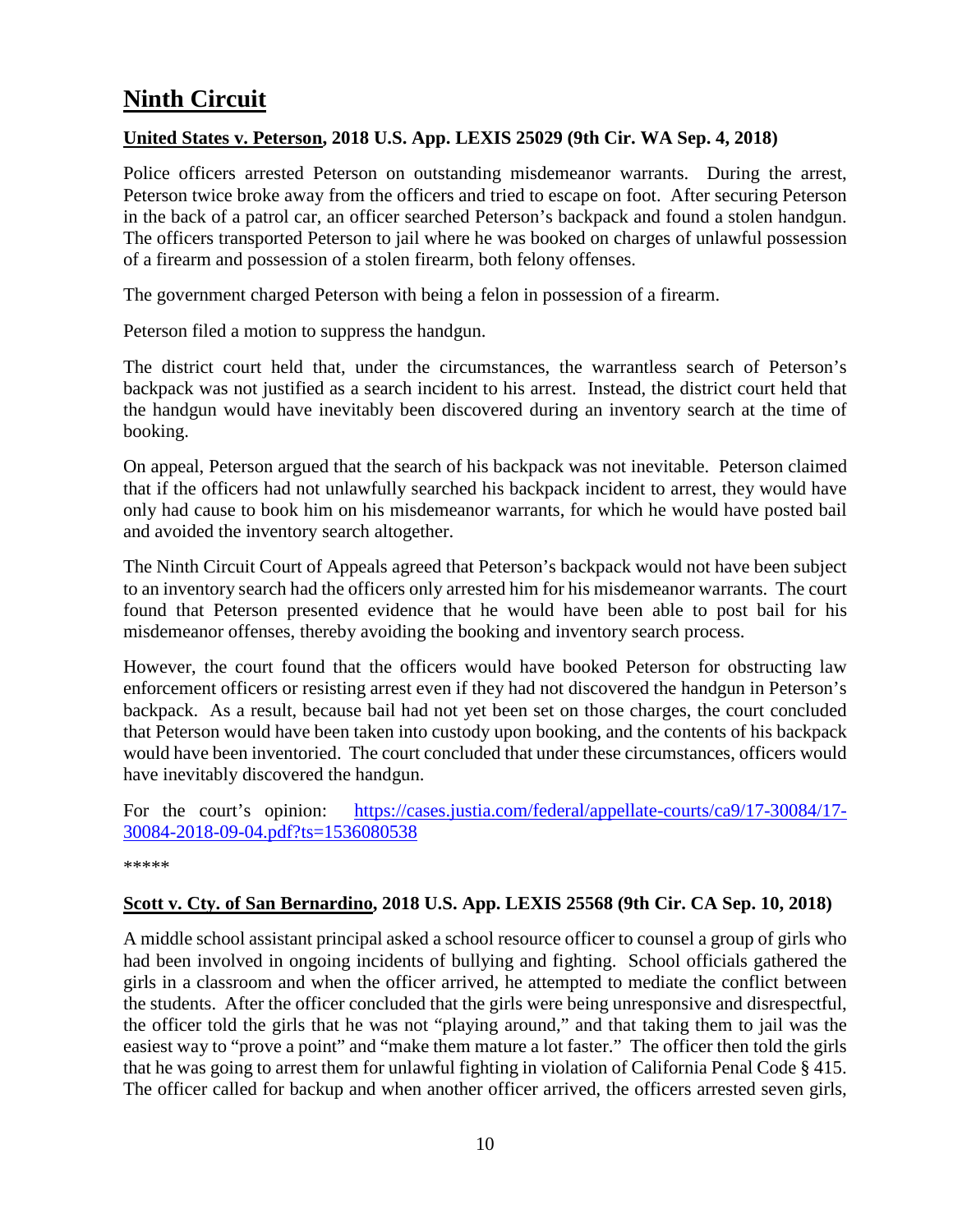who were then handcuffed, transported to the sheriff's department, and released to their parents. The school took no disciplinary action against the girls and no criminal charges were filed.

Three of the girls sued the officers claiming that arresting them without probable cause violated the Fourth Amendment and state law.

The district court denied the officers qualified immunity and the officers appealed.

The Ninth Circuit Court of Appeals agreed with the district court and held that the officers were not entitled to qualified immunity.

First, the court held that it was unreasonable to arrest the students because the officers only had generalized allegations that some of the students had been bickering and fighting, not specific information. At most, the officers knew that one of the girls had been in a fight on campus one month prior. Second, the school resource officer told the students that he was arresting them to "prove a point" and to "teach them a lesson." The officer added that he "did not care" who was at fault. The court found that the officer's clearly stated justification for the arrests was to punish perceived disrespect, and was not related to the commission of a crime. The court concluded that an arrest meant only to "teach a lesson" and to arbitrarily punish perceived disrespect toward the officer violated the Fourth Amendment.

Second, the court held that at the time of the incident, no reasonable officer could have reasonably believed that the law authorizes the arrest of a group of middle school students to "prove a point."

For the court's opinion: [https://cases.justia.com/federal/appellate-courts/ca9/16-55518/16-](https://cases.justia.com/federal/appellate-courts/ca9/16-55518/16-55518-2018-09-10.pdf?ts=1536598930) [55518-2018-09-10.pdf?ts=1536598930](https://cases.justia.com/federal/appellate-courts/ca9/16-55518/16-55518-2018-09-10.pdf?ts=1536598930)

\*\*\*\*\*

#### <span id="page-10-0"></span>**Ioane v. Hodges, 2018 U.S. App. LEXIS 25569 (9th Cir. CA Sep. 10, 2018)**

In June 2006, special agents with the Internal Revenue Service (IRS) Criminal Investigation Division obtained a warrant to search Michael and Shelly Ioane's residence for records, computers, computer-related equipment, and computer storage devices. When the agents arrived, they told Michael and Shelly they could remain on the premises if they cooperated with the agents conducting the search. However, the agents told the Ioanes that if they chose to leave the premises they would not be allowed to return. Michael and Shelly remained on the premises and sat in the kitchen while the agents conducted the search.

At some point early in the search, Michael needed to use the bathroom. A male agent escorted Michael to the bathroom and conducted a quick search of the bathroom for weapons before exiting and closing the door behind him. The agent stood outside the closed bathroom door while Michael relieved himself.

Approximately thirty minutes later, Shelly told the agents that she needed to use the bathroom. Agent Jean Noll escorted Shelly to the bathroom, and when Shelly stepped inside and started to close the door, Agent Noll told Shelly that she had to come inside too. Agent Noll then told Shelly to remove her clothing so that she could make sure Shelly did not have anything hidden on her person. When Shelly objected, Agent Noll stated that she needed to make sure Shelly could not hide or destroy anything and that this was standard procedure. Shelly, who was wearing a long sundress, pulled up her dress so Agent Noll could see that she was not hiding anything. Afterward, Agent Noll made Shelly hold up her dress while she relieved herself, using one hand to hold up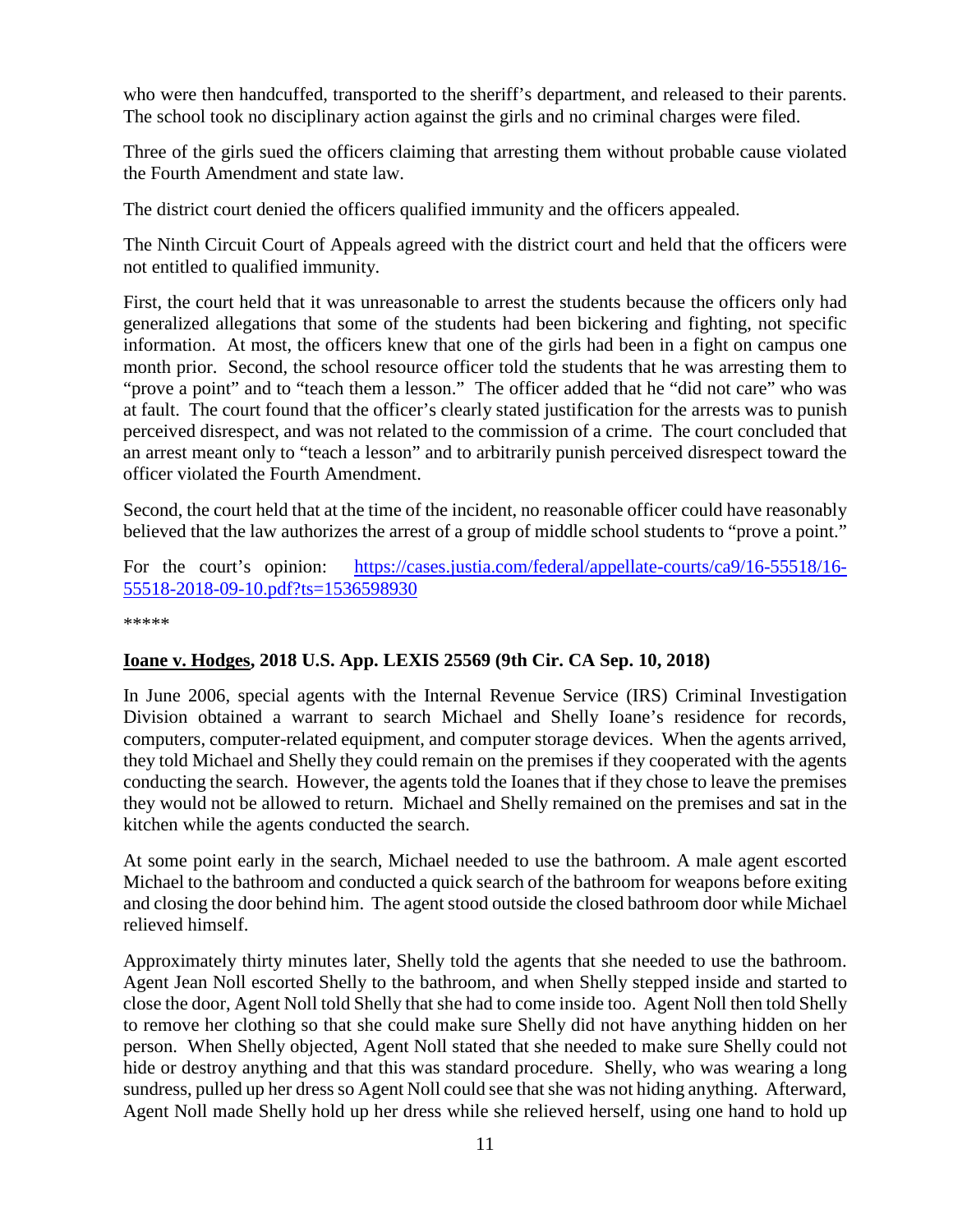her dress and the other to pull her underwear down. Agent Noll faced Shelly while she used the bathroom, and when Shelly finished, Agent Noll escorted her back to the kitchen.

Shelly Ioane sued Agent Noll for violating her Fourth Amendment right to bodily privacy for monitoring Shelly while she used the restroom. After the district court denied Agent Noll qualified immunity, Agent Noll appealed.

The Ninth Circuit Court of Appeals agreed with the district court that Agent Noll was not entitled to qualified immunity.

As an initial matter, the court recognized that under the Fourth Amendment individuals have the right to bodily privacy. Next, the court found that the scope of Agent Noll's intrusion into Shelly's bodily privacy right was significant. Finally, the court held that none of the reasons Agent Noll offered for justifying the intrusion into Shelly's right to bodily privacy were supported by the facts.

First, the agents did not detain the Ioanes when they arrived to execute the search warrant. Instead, the agents told the Ioanes they were free to leave, but if they left, they would not be allowed back into the house. The court concluded that if Agent Noll legitimately feared that Shelly might destroy evidence in the bathroom, the agents would not have allowed her to leave the residence where she could have destroyed evidence elsewhere.

Second, Agent Noll claimed that monitoring Shelly was necessary to ensure that Shelly did not have anything dangerous concealed in her clothing. However, the court noted that the search warrant authorized only a search of the premises, not the individuals on the premises. In addition, Agent Noll did not argue that she had a reason to believe that Shelly was armed, except for claiming that the agents had found other weapons on the premises. The court added that even if Agent Noll had an objectively reasonable belief that Shelly was armed and dangerous, this belief only would have justified a frisk for weapons, not the intrusion into bodily privacy that occurred here.

Third, Agent Noll claimed that other safety concerns justified her monitoring Shelly while she used the bathroom, namely, that Shelly could have gained access to the rest of the house through a second door in the bathroom, putting the other agents or herself at risk. The court was not convinced as by the time Shelly needed to use the bathroom another agent had already checked the bathroom for weapons. In addition, Agent Noll offered no explanation as to why watching Shelly use the bathroom was the only way to eliminate the risk that Shelly might flee given that other agents could have been directed to stand outside the bathroom's second door. Finally, the court commented that Michael, who was the subject of the investigation, had already been permitted to use the bathroom while a male agent stood outside the door.

The court further held that at the time of Agent Noll's actions in June 2006 an individual's right to bodily privacy had been clearly established; therefore, Agent Noll was not entitled to qualified immunity.

For the court's opinion: [https://cases.justia.com/federal/appellate-courts/ca9/16-16089/16-](https://cases.justia.com/federal/appellate-courts/ca9/16-16089/16-16089-2018-09-10.pdf?ts=1536598929) [16089-2018-09-10.pdf?ts=1536598929](https://cases.justia.com/federal/appellate-courts/ca9/16-16089/16-16089-2018-09-10.pdf?ts=1536598929)